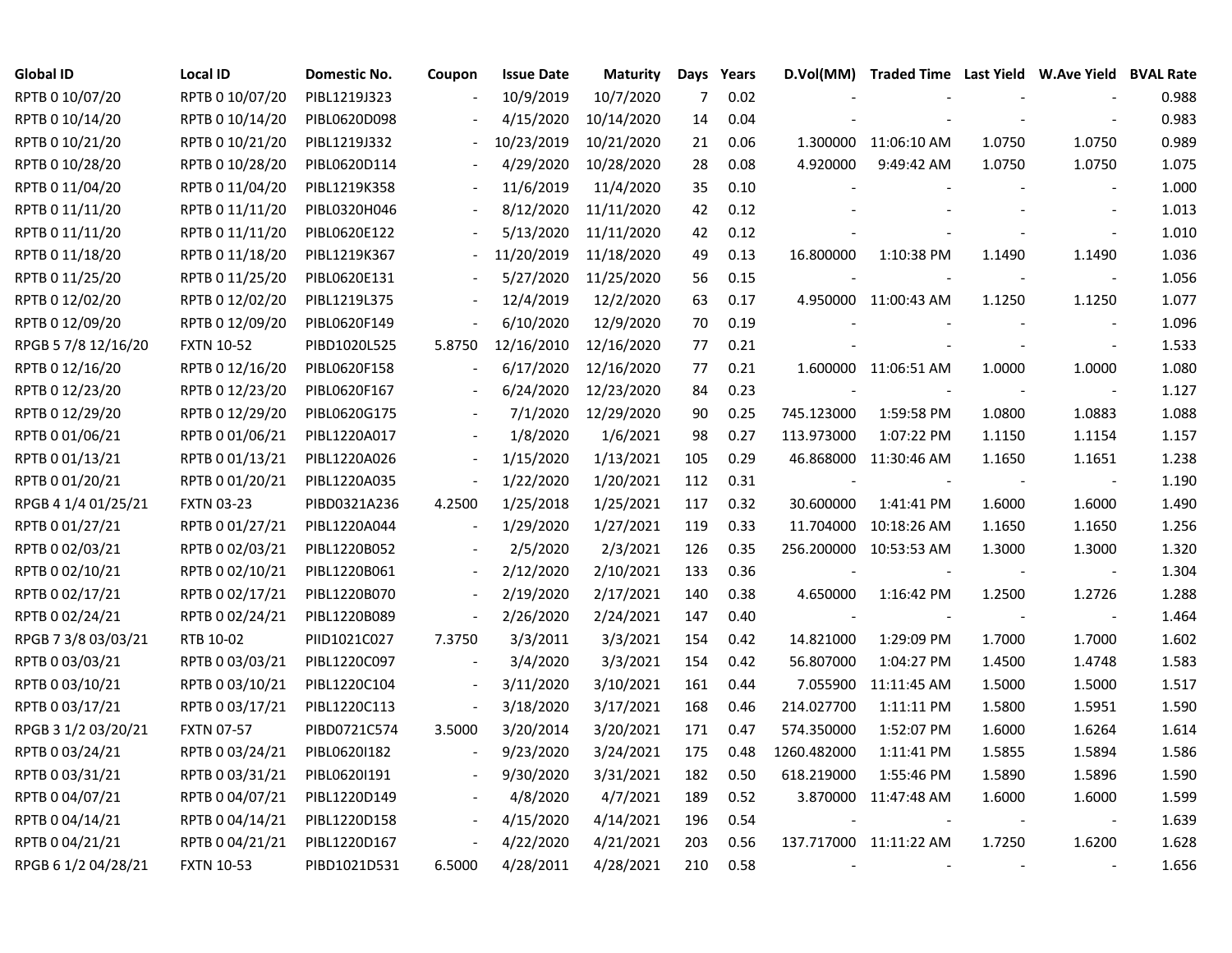| <b>Global ID</b>     | <b>Local ID</b>   | Domestic No. | Coupon                   | <b>Issue Date</b> | <b>Maturity</b> | Days | Years | D.Vol(MM)   |                        |        | Traded Time Last Yield W.Ave Yield BVAL Rate |       |
|----------------------|-------------------|--------------|--------------------------|-------------------|-----------------|------|-------|-------------|------------------------|--------|----------------------------------------------|-------|
| RPTB 0 04/28/21      | RPTB 0 04/28/21   | PIBL1220D176 |                          | 4/29/2020         | 4/28/2021       | 210  | 0.58  | 15.800000   | 1:14:53 PM             | 1.6250 | 1.6028                                       | 1.724 |
| RPTB 0 05/05/21      | RPTB 0 05/05/21   | PIBL1220E184 |                          | 5/6/2020          | 5/5/2021        | 217  | 0.59  |             | 2.016000 10:47:15 AM   | 1.6500 | 1.6500                                       | 1.686 |
| RPTB 0 05/12/21      | RPTB 0 05/12/21   | PIBL1220E193 |                          | 5/13/2020         | 5/12/2021       | 224  | 0.61  |             |                        |        |                                              | 1.674 |
| RPTB 0 05/19/21      | RPTB 0 05/19/21   | PIBL1220E200 | $\overline{\phantom{a}}$ | 5/20/2020         | 5/19/2021       | 231  | 0.63  |             |                        |        |                                              | 1.677 |
| RPTB 0 05/26/21      | RPTB 0 05/26/21   | PIBL1220E219 | $\overline{\phantom{a}}$ | 5/27/2020         | 5/26/2021       | 238  | 0.65  | 168.000000  | 1:18:00 PM             | 1.6750 | 1.7286                                       | 1.750 |
| RPTB 0 06/02/21      | RPTB 0 06/02/21   | PIBL1220F227 | $\blacksquare$           | 6/3/2020          | 6/2/2021        | 245  | 0.67  |             |                        |        |                                              | 1.706 |
| RPTB 0 06/09/21      | RPTB 0 06/09/21   | PIBL1220F236 | $\blacksquare$           | 6/10/2020         | 6/9/2021        | 252  | 0.69  |             | 10.080000 10:07:10 AM  | 1.7000 | 1.7000                                       | 1.700 |
| RPGB 4 7/8 06/13/21  | RTB 03-09         | PIID0321F092 | 4.8750                   | 6/13/2018         | 6/13/2021       | 256  | 0.70  | 8.370000    | 1:49:30 PM             | 1.8500 | 1.7057                                       | 1.788 |
| RPTB 0 06/16/21      | RPTB 0 06/16/21   | PIBL1220F245 |                          | 6/17/2020         | 6/16/2021       | 259  | 0.71  | 1.615000    | 10:21:13 AM            | 1.7000 | 1.7000                                       | 1.734 |
| RPTB 0 06/23/21      | RPTB 0 06/23/21   | PIBL1220F254 |                          | 6/24/2020         | 6/23/2021       | 266  | 0.73  |             | 300.000000 11:17:09 AM | 1.7750 | 1.7750                                       | 1.771 |
| RPTB 0 06/30/21      | RPTB 0 06/30/21   | PIBL1220G262 |                          | 7/1/2020          | 6/30/2021       | 273  | 0.75  |             | 50.000000 11:01:25 AM  | 1.7750 | 1.7750                                       | 1.775 |
| RPTB 0 07/07/21      | RPTB 0 07/07/21   | PIBL1220G271 |                          | 7/8/2020          | 7/7/2021        | 280  | 0.77  |             |                        |        |                                              | 1.767 |
| RPTB 0 07/14/21      | RPTB 0 07/14/21   | PIBL1220G280 |                          | 7/15/2020         | 7/14/2021       | 287  | 0.79  |             |                        |        | $\overline{\phantom{a}}$                     | 1.784 |
| RPTB 0 07/21/21      | RPTB 0 07/21/21   | PIBL1220G299 |                          | 7/22/2020         | 7/21/2021       | 294  | 0.81  |             | 60.900000 11:03:28 AM  | 1.8500 | 1.8500                                       | 1.775 |
| RPTB 0 07/28/21      | RPTB 0 07/28/21   | PIBL1220G306 |                          | 7/29/2020         | 7/28/2021       | 301  | 0.82  |             |                        |        |                                              | 1.784 |
| RPTB 0 08/04/21      | RPTB 0 08/04/21   | PIBL1220H314 |                          | 8/5/2020          | 8/4/2021        | 308  | 0.84  |             |                        |        |                                              | 1.792 |
| RPTB 0 08/11/21      | RPTB 0 08/11/21   | PIBL1220H323 |                          | 8/12/2020         | 8/11/2021       | 315  | 0.86  |             |                        |        |                                              | 1.796 |
| RPTB 0 08/18/21      | RPTB 0 08/18/21   | PIBL1220H332 | $\overline{\phantom{a}}$ | 8/19/2020         | 8/18/2021       | 322  | 0.88  |             |                        |        |                                              | 1.811 |
| RPTB 0 08/25/21      | RPTB 0 08/25/21   | PIBL1220H341 | $\overline{\phantom{a}}$ | 8/26/2020         | 8/25/2021       | 329  | 0.90  |             |                        |        |                                              | 1.756 |
| RPTB 0 09/01/21      | RPTB 0 09/01/21   | PIBL1220I359 | $\blacksquare$           | 9/2/2020          | 9/1/2021        | 336  | 0.92  |             |                        |        |                                              | 1.814 |
| RPTB 0 09/08/21      | RPTB 0 09/08/21   | PIBL1220I368 |                          | 9/9/2020          | 9/8/2021        | 343  | 0.94  |             |                        |        |                                              | 1.823 |
| RPTB 0 09/22/21      | RPTB 0 09/22/21   | PIBL1220I386 |                          | 9/23/2020         | 9/22/2021       | 357  | 0.98  | 305.146000  | 1:52:01 PM             | 1.8100 | 1.8138                                       | 1.813 |
| RPTB 0 09/29/21      | RPTB 0 09/29/21   | PIBL1220I395 | $\overline{\phantom{a}}$ | 9/30/2020         | 9/29/2021       | 364  | 1.00  | 113.347000  | 1:58:57 PM             | 1.8100 | 1.8053                                       | 1.855 |
| RPGB 5 3/4 10/20/21  | RTB 10-03         | PIID1021J039 | 5.7500                   | 10/20/2011        | 10/20/2021      | 385  | 1.05  |             |                        |        | $\sim$                                       | 1.831 |
| RPGB 5 3/4 11/24/21  | <b>FXTN 10-55</b> | PIBD1021K551 | 5.7500                   | 11/24/2011        | 11/24/2021      | 420  | 1.15  |             | 3.800000 10:21:57 AM   | 1.9500 | 1.9500                                       | 1.861 |
| RPGB 6 3/8 01/19/22  | <b>FXTN 10-54</b> | PIBD1022G545 | 6.3750                   | 7/19/2011         | 1/19/2022       | 476  | 1.30  | 31.000000   | 1:41:57 PM             | 1.9500 | 1.9500                                       | 1.846 |
| RPGB 4 01/26/22      | <b>FXTN 05-74</b> | PIBD0522A747 | 4.0000                   | 1/26/2017         | 1/26/2022       | 483  | 1.32  | 74.910000   | 1:54:57 PM             | 1.8850 | 1.9276                                       | 1.899 |
| RPGB 15 03/14/22     | <b>FXTN 20-02</b> | PIBD2022C021 | 15.0000                  | 3/14/2002         | 3/14/2022       | 530  | 1.45  |             |                        |        |                                              | 1.952 |
| RPGB 4 3/4 07/04/22  | <b>FXTN 03-24</b> | PIBD0322G247 | 4.7500                   | 7/4/2019          | 7/4/2022        | 642  | 1.76  | 21.800000   | 1:04:43 PM             | 2.0000 | 2.0007                                       | 2.047 |
| RPGB 4 7/8 08/02/22  | <b>FXTN 10-56</b> | PIBD1022H562 | 4.8750                   | 8/2/2012          | 8/2/2022        | 671  | 1.84  |             |                        |        |                                              | 2.069 |
| RPGB 4 3/4 09/13/22  | <b>FXTN 10-57</b> | PIBD1022I570 | 4.7500                   | 9/13/2012         | 9/13/2022       | 713  | 1.95  |             |                        |        |                                              | 2.104 |
| RPGB 12 3/4 10/17/22 | <b>FXTN 20-03</b> | PIBD2022J033 | 12.7500                  | 10/17/2002        | 10/17/2022      | 747  | 2.05  |             |                        |        |                                              | 2.130 |
| RPGB 4 5/8 12/04/22  | RTB 05-11         | PIID0522L114 | 4.6250                   | 12/4/2017         | 12/4/2022       | 795  | 2.18  | 848.600000  | 1:57:58 PM             | 2.1100 | 2.1197                                       | 2.129 |
| RPGB 4 12/06/22      | <b>FXTN 10-58</b> | PIBD1022L585 | 4.0000                   | 12/6/2012         | 12/6/2022       | 797  | 2.18  |             |                        |        |                                              | 2.157 |
| RPGB 4 3/8 02/11/23  | RTB 03-10         | PIID0323B101 | 4.3750                   | 2/11/2020         | 2/11/2023       | 864  | 2.37  | 1100.500000 | 1:40:35 PM             | 2.1400 | 2.1414                                       | 2.125 |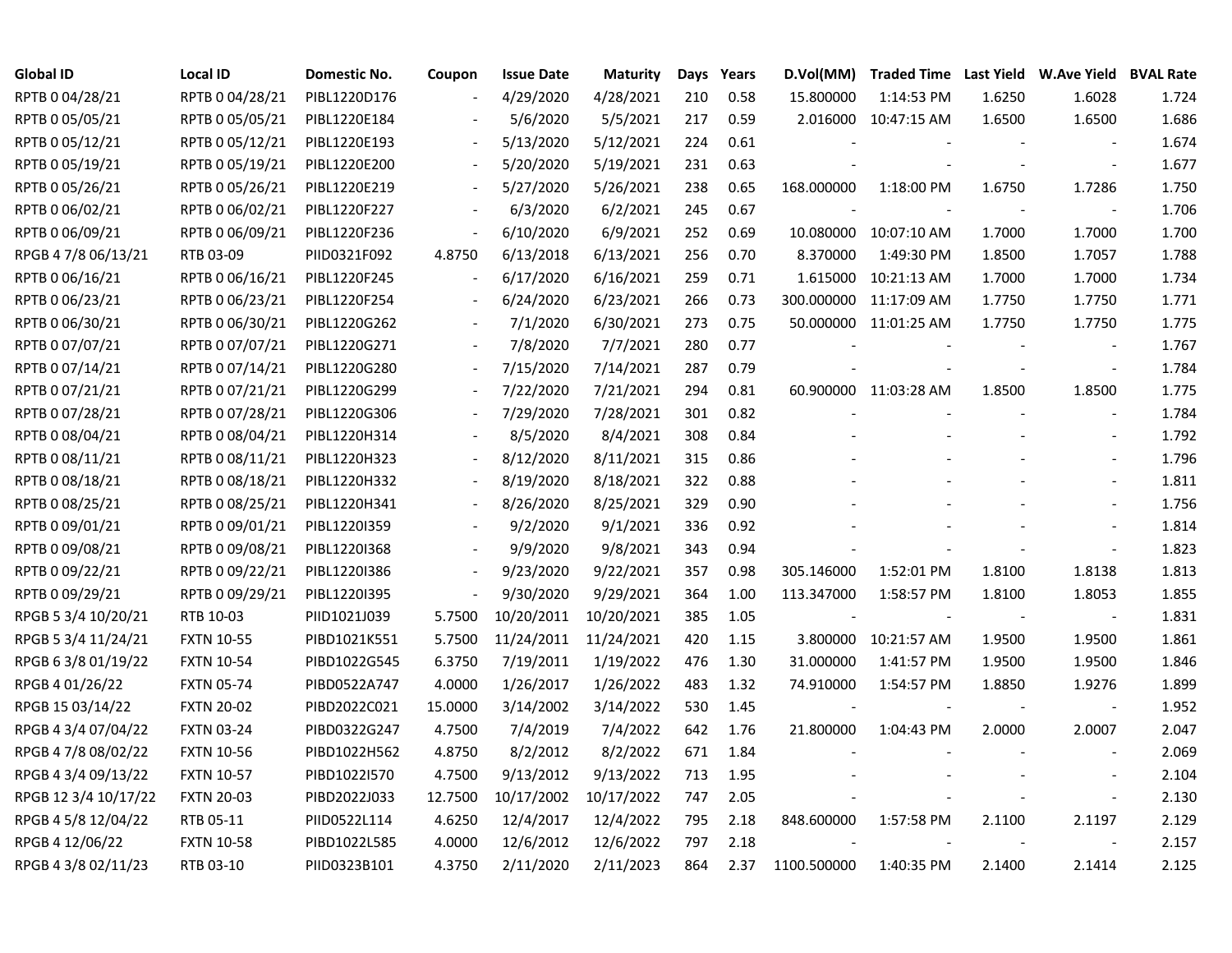| <b>Global ID</b>     | <b>Local ID</b>   | Domestic No. | Coupon  | <b>Issue Date</b> | <b>Maturity</b>       | Days | Years | D.Vol(MM)   | Traded Time Last Yield W.Ave Yield BVAL Rate |                |                          |       |
|----------------------|-------------------|--------------|---------|-------------------|-----------------------|------|-------|-------------|----------------------------------------------|----------------|--------------------------|-------|
| RPGB 13 02/20/23     | <b>FXTN 20-04</b> | PIBD2023B048 | 13.0000 | 2/20/2003         | 2/20/2023             | 873  | 2.39  |             |                                              |                |                          | 2.216 |
| RPGB 5 1/2 03/08/23  | <b>FXTN 05-75</b> | PIBD0523C752 | 5.5000  | 3/8/2018          | 3/8/2023              | 889  | 2.43  | 67.700000   | 1:50:21 PM                                   | 2.2500         | 2.2482                   | 2.256 |
| RPGB 3 1/2 04/21/23  | <b>FXTN 07-58</b> | PIBD0723D588 | 3.5000  | 4/21/2016         | 4/21/2023             | 933  | 2.55  | 305.774000  | 1:31:17 PM                                   | 2.2300         | 2.2572                   | 2.253 |
| RPGB 11 7/8 05/29/23 | <b>FXTN 20-05</b> | PIBD2023E054 | 11.8750 | 5/29/2003         | 5/29/2023             | 971  | 2.66  |             |                                              |                | $\overline{\phantom{a}}$ | 2.284 |
| RPGB 3 1/4 08/15/23  | RTB 10-04         | PIID1023H046 | 3.2500  | 8/15/2013         | 8/15/2023 1,049       |      | 2.87  |             | 107.850000 11:31:32 AM                       | 2.4100         | 2.4194                   | 2.420 |
| RPGB 2 3/8 09/10/23  | <b>FXTN 03-25</b> | PIBD0323I252 | 2.3750  | 9/10/2020         | 9/10/2023 1,075       |      | 2.94  | 1506.400000 | 1:53:47 PM                                   | 2.2600         | 2.2717                   | 2.266 |
| RPGB 11 3/8 10/23/23 | <b>FXTN 20-06</b> | PIBD2023J068 | 11.3750 | 10/23/2003        | 10/23/2023 1,118      |      | 3.06  |             |                                              |                | $\overline{\phantom{a}}$ | 2.383 |
| RPGB 6 1/4 03/12/24  | RTB 05-12         | PIID0524C129 | 6.2500  | 3/12/2019         | 3/12/2024 1,259       |      | 3.45  | 102.000000  | 1:36:34 PM                                   | 2.2850         | 2.2850                   | 2.274 |
| RPGB 4 1/2 04/20/24  | <b>FXTN 07-59</b> | PIBD0724D595 | 4.5000  | 4/20/2017         | 4/20/2024 1,298       |      | 3.55  | 100.000000  | 1:21:02 PM                                   | 2.7500         | 2.7500                   | 2.750 |
| RPGB 12 3/8 06/03/24 | <b>FXTN 20-07</b> | PIBD2024F075 | 12.3750 | 6/3/2004          | 6/3/2024 1,342        |      | 3.67  |             |                                              |                | $\overline{\phantom{a}}$ | 2.507 |
| RPGB 12 7/8 08/05/24 | <b>FXTN 20-08</b> | PIBD2024H086 | 12.8750 | 8/5/2004          | 8/5/2024 1,405        |      | 3.85  |             |                                              |                | $\overline{\phantom{a}}$ | 2.542 |
| RPGB 4 1/8 08/20/24  | <b>FXTN 10-59</b> | PIBD1024H595 | 4.1250  | 8/20/2014         | 8/20/2024 1,420       |      | 3.89  | 5.900000    | 1:47:28 PM                                   | 2.7500         | 2.7500                   | 2.820 |
| RPGB 4 1/4 10/17/24  | <b>FXTN 05-76</b> | PIBD0524J762 | 4.2500  | 10/17/2019        | 10/17/2024 1,478      |      | 4.05  |             |                                              |                | $\overline{\phantom{a}}$ | 2.496 |
| RPGB 13 3/4 11/11/24 | <b>FXTN 20-09</b> | PIBD2024K091 | 13.7500 | 11/11/2004        | 11/11/2024 1,503      |      | 4.12  |             |                                              |                | $\sim$                   | 2.591 |
| RPGB 5 3/4 04/12/25  | <b>FXTN 07-61</b> | PIBD0725D618 | 5.7500  | 4/12/2018         | 4/12/2025 1,655       |      | 4.53  |             |                                              |                |                          | 2.747 |
| RPGB 12 1/8 04/14/25 | <b>FXTN 20-10</b> | PIBD2025D103 | 12.1250 | 4/14/2005         | 4/14/2025 1,657       |      | 4.54  |             |                                              |                | $\overline{\phantom{a}}$ | 2.659 |
| RPGB 2 5/8 08/12/25  | RTB 05-13         | PIID0525H130 | 2.6250  | 8/12/2020         | 8/12/2025 1,777       |      | 4.87  | 7886.614000 | 1:57:57 PM                                   | 2.6975         | 2.7016                   | 2.700 |
| RPGB 3 5/8 09/09/25  | <b>FXTN 10-60</b> | PIBD1025I608 | 3.6250  | 9/9/2015          | 9/9/2025 1,805        |      | 4.94  | 43.000000   | 1:47:21 PM                                   | 2.7350         | 2.7465                   | 2.757 |
| RPGB 12 1/8 10/20/25 | <b>FXTN 20-11</b> | PIBD2025J116 | 12.1250 | 10/20/2005        | 10/20/2025 1,846      |      | 5.05  |             |                                              |                | $\mathbf{r}$             | 2.738 |
| RPGB 18 1/4 11/29/25 | <b>FXTN 25-01</b> | PIBD2525K015 | 18.2500 | 11/29/2000        | 11/29/2025 1,886      |      | 5.16  |             |                                              |                |                          | 2.749 |
| RPGB 10 1/4 01/19/26 | <b>FXTN 20-12</b> | PIBD2026A122 | 10.2500 | 1/19/2006         | 1/19/2026 1,937       |      | 5.30  |             |                                              |                | $\blacksquare$           | 2.785 |
| RPGB 6 1/4 02/14/26  | <b>FXTN 07-62</b> | PIBD0726B627 | 6.2500  | 2/14/2019         | 2/14/2026 1,963       |      | 5.37  | 6201.300000 | 1:54:19 PM                                   | 2.8075         | 2.8158                   | 2.815 |
| RPGB 3 1/2 09/20/26  | RTB 10-05         | PIID1026I057 | 3.5000  | 9/20/2016         | 9/20/2026 2,181       |      | 5.97  | 52.000000   | 1:40:25 PM                                   | 2.9750         | 2.9870                   | 2.911 |
| RPGB 6 1/4 10/20/26  | RTB 15-01         | PIID1526J019 | 6.2500  | 10/20/2011        | 10/20/2026 2,211      |      | 6.05  | 11.000000   | 1:04:42 PM                                   | 3.0550         | 3.0500                   | 2.856 |
| RPGB 8 12/07/26      | <b>FXTN 20-13</b> | PIBD2026L139 | 8.0000  | 12/7/2006         | 12/7/2026 2,259       |      | 6.19  |             |                                              |                | $\overline{a}$           | 2.885 |
| RPGB 5 3/8 03/01/27  | RTB 15-02         | PIID1527C023 | 5.3750  | 3/1/2012          | 3/1/2027 2,343        |      | 6.42  |             |                                              |                | $\mathbf{r}$             | 2.859 |
| RPGB 4 3/4 05/04/27  | <b>FXTN 10-61</b> | PIBD1027E617 | 4.7500  | 5/4/2017          | 5/4/2027 2,407        |      | 6.59  |             |                                              |                | $\overline{a}$           | 2.883 |
| RPGB 8 5/8 09/06/27  | <b>FXTN 20-14</b> | PIBD2027I140 | 8.6250  | 9/6/2007          | 9/6/2027 2,532        |      | 6.93  |             | 374.000000 10:37:43 AM                       | 3.0521         | 3.0521                   | 3.052 |
| RPGB 6 1/4 03/22/28  | <b>FXTN 10-63</b> | PIBD1028C635 | 6.2500  | 3/22/2018         | 3/22/2028 2,730       |      | 7.47  |             |                                              |                |                          | 2.939 |
| RPGB 9 1/2 12/04/28  | <b>FXTN 20-15</b> | PIBD2028L151 | 9.5000  | 12/4/2008         | 12/4/2028 2,987       |      | 8.18  |             |                                              |                | $\overline{\phantom{a}}$ | 3.003 |
| RPGB 6 7/8 01/10/29  | <b>FXTN 10-64</b> | PIBD1029A644 | 6.8750  | 1/10/2019         | 1/10/2029 3,024       |      | 8.28  |             | 653.100000 11:52:19 AM                       | 2.8800         | 2.8766                   | 2.868 |
| RPGB 8 3/4 05/27/30  | <b>FXTN 20-16</b> | PIBD2030E166 | 8.7500  | 5/27/2010         | 5/27/2030 3,526       |      | 9.65  |             |                                              | $\blacksquare$ | $\sim$                   | 3.130 |
| RPGB 2 7/8 07/09/30  | <b>FXTN 10-65</b> | PIBD1030G655 | 2.8750  | 7/9/2020          | 7/9/2030 3,569        |      | 9.77  |             | 151.000000 11:19:42 AM                       | 2.9000         | 2.8986                   | 2.900 |
| RPGB 12 1/2 07/28/30 | <b>FXTN 25-02</b> | PIBD2530G029 | 12.5000 | 7/28/2005         | 7/28/2030 3,588       |      | 9.82  |             |                                              |                |                          | 2.975 |
| RPGB 11 1/4 01/26/31 | <b>FXTN 25-03</b> | PIBD2531A032 | 11.2500 | 1/26/2006         | 1/26/2031 3,770 10.32 |      |       |             |                                              |                |                          | 2.996 |